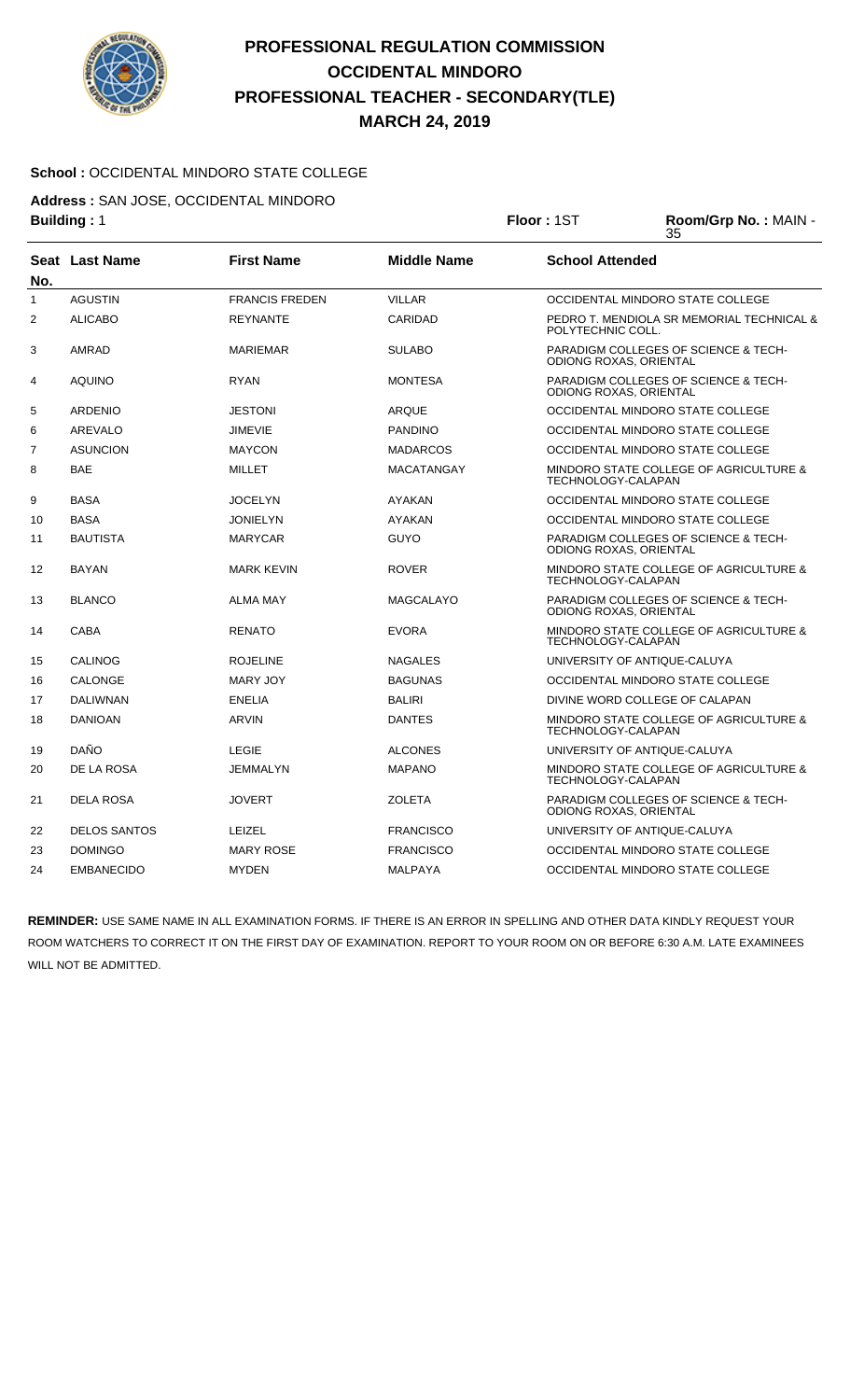

# **PROFESSIONAL REGULATION COMMISSION OCCIDENTAL MINDORO PROFESSIONAL TEACHER - SECONDARY(TLE) MARCH 24, 2019**

### **School :** OCCIDENTAL MINDORO STATE COLLEGE

**Address :** SAN JOSE, OCCIDENTAL MINDORO

|     | <b>Building: 1</b> |                       | Floor: 1ST         | Room/Grp No.: MAIN -<br>36      |                                                                |
|-----|--------------------|-----------------------|--------------------|---------------------------------|----------------------------------------------------------------|
| No. | Seat Last Name     | <b>First Name</b>     | <b>Middle Name</b> | <b>School Attended</b>          |                                                                |
| 1   | <b>ERARDO</b>      | <b>BABYROSE</b>       | <b>IGNACIO</b>     |                                 | UNIVERSITY OF ANTIQUE-CALUYA                                   |
| 2   | <b>ERO</b>         | <b>MARIA CHRISTIE</b> | <b>RODRIGUEZ</b>   |                                 | OCCIDENTAL MINDORO STATE COLLEGE                               |
| 3   | <b>FALCIMON</b>    | <b>RENNIER</b>        | <b>MANGAO</b>      |                                 | MINDORO STATE COLLEGE OF AGRICULTURE &<br>TECHNOLOGY-BONGABONG |
| 4   | <b>FEDERICO</b>    | <b>KRISTYL JOYCE</b>  | <b>PUPA</b>        | ODIONG ROXAS, ORIENTAL          | PARADIGM COLLEGES OF SCIENCE & TECH-                           |
| 5   | <b>FERRERA</b>     | <b>MAYLYN</b>         | <b>DAVID</b>       | ODIONG ROXAS, ORIENTAL          | PARADIGM COLLEGES OF SCIENCE & TECH-                           |
| 6   | <b>FRAN</b>        | <b>LEONY</b>          | <b>LORNIO</b>      | PHILIPPINES-MANILA              | TECHNOLOGICAL UNIVERSITY OF THE                                |
| 7   | <b>GABA</b>        | <b>ROCHELLE</b>       | <b>ESTOCADO</b>    |                                 | OCCIDENTAL MINDORO STATE COLLEGE                               |
| 8   | <b>GADO</b>        | <b>JACKYLYN</b>       | <b>GELENDON</b>    | ODIONG ROXAS, ORIENTAL          | <b>PARADIGM COLLEGES OF SCIENCE &amp; TECH-</b>                |
| 9   | <b>HELIANG</b>     | <b>RODITO CRIS</b>    | <b>MACAWILE</b>    |                                 | OCCIDENTAL MINDORO STATE COLLEGE                               |
| 10  | <b>MAGAN</b>       | <b>CINDY</b>          | <b>ALCONES</b>     |                                 | UNIVERSITY OF ANTIQUE-CALUYA                                   |
| 11  | <b>MAGRACIA</b>    | <b>CHERYLL</b>        | <b>QUENONEZ</b>    | ROXAS COLLEGE-ROXAS             |                                                                |
| 12  | <b>MAHINAY</b>     | <b>REYLAN</b>         | <b>PATRICIO</b>    |                                 | OCCIDENTAL MINDORO STATE COLLEGE                               |
| 13  | MALALUAN           | <b>JOMA</b>           | <b>HALCON</b>      |                                 | SORSOGON STATE COLLEGE-SORSOGON                                |
| 14  | MALAVEGA           | ANALOU                | <b>MELITANTE</b>   | <b>SCIENCE &amp; TECHNOLOGY</b> | EULOGIO (AMANG) RODRIGUEZ INSTITUTE OF                         |
| 15  | <b>MALUTAO</b>     | <b>ARTHUR</b>         | <b>TAGALASIA</b>   |                                 | OCCIDENTAL MINDORO STATE COLLEGE                               |
| 16  | <b>MAUBOL</b>      | <b>REA</b>            | <b>AGUSTIN</b>     |                                 | UNIVERSITY OF ANTIQUE-CALUYA                                   |
| 17  | <b>OBINA</b>       | <b>BIEN ERIC JAY</b>  | DE JESUS           |                                 | OCCIDENTAL MINDORO STATE COLLEGE                               |
| 18  | <b>OLIVAY</b>      | <b>RUDY BOY</b>       | <b>VENTURA</b>     | <b>ODIONG ROXAS, ORIENTAL</b>   | PARADIGM COLLEGES OF SCIENCE & TECH-                           |
| 19  | <b>OPERIANO</b>    | <b>MELGIE</b>         | <b>AGUSTIN</b>     |                                 | NORTHWESTERN VISAYAN COLLEGES                                  |
| 20  | <b>PALOMO</b>      | <b>GERALD</b>         | DE SAN JOSE        |                                 | OCCIDENTAL MINDORO STATE COLLEGE                               |
| 21  | QUIAMBAO           | <b>WILLIAM</b>        | <b>SUMIGUIN</b>    |                                 | OCCIDENTAL MINDORO STATE COLLEGE                               |
| 22  | <b>RAMOS</b>       | <b>JANELLE</b>        | <b>VALENTIN</b>    |                                 | BATANGAS STATE UNIVERSITY - ROSARIO                            |

**REMINDER:** USE SAME NAME IN ALL EXAMINATION FORMS. IF THERE IS AN ERROR IN SPELLING AND OTHER DATA KINDLY REQUEST YOUR ROOM WATCHERS TO CORRECT IT ON THE FIRST DAY OF EXAMINATION. REPORT TO YOUR ROOM ON OR BEFORE 6:30 A.M. LATE EXAMINEES WILL NOT BE ADMITTED.

23 RAMOS MARK VILLANUEVA PARADIGM COLLEGES OF SCIENCE & TECH-

ODIONG ROXAS, ORIENTAL